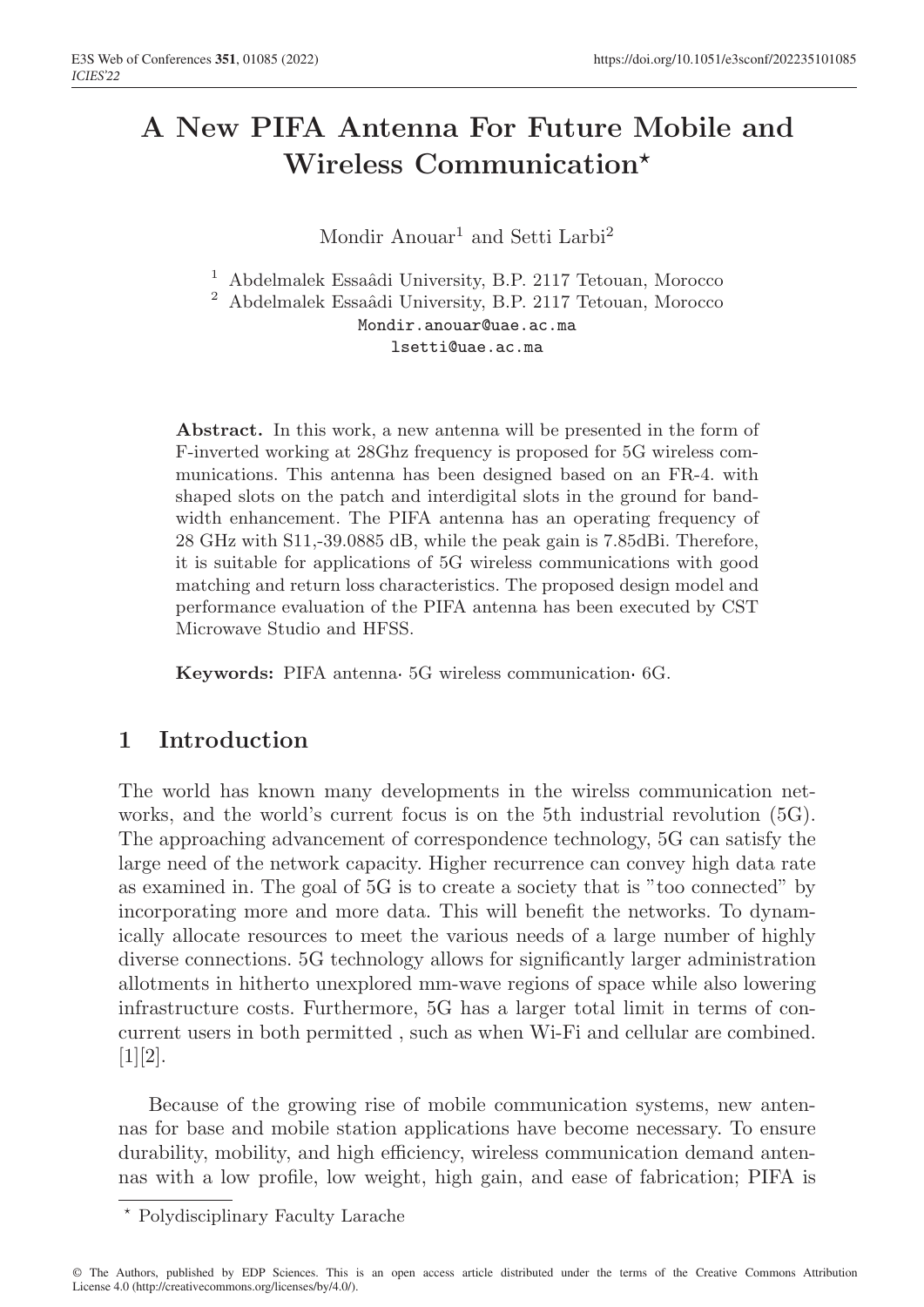the architecture of the best antenna. But one of the main issues is the restricted bandwidth of PIFA antennas [3]. Via an antenna or broadband configure a range of internal antenna types has recently been added, including a PIFA antenna, a fractal, and a monopole antenna. The work reported in [4] a PIFA antenna with a compact form factor that works at mm-wave frequencies (28 GHz) has been disclosed, the PIFA antenna is designed to have a gain of 4.5 dBi, an impedance B.W of 1.55 GHz, and a radiation efficiency of 94%. Authors in [5] Proposed T-slot shape of the patch, the built antenna can be incorporated into for 5G communication devices. This antenna has two operating frequency of 2.34 GHz and 25.4 GHz while the peak gain is about 2.82dB and 9.65dB. Authors in [6] proposed an antenna that can support increased data rates in accordance with 5G regulation ,the task at hand is to design a small antenna in the millimeter band of the spectrum, focused around 28GHz, with a 5G network in mind. The Writer in [7] both configurations were compared. First, the simulation was applied to microstrip antenna, and then added an upper layer by varying the height to enhance impedance matching and optimizing the performance of the antenna .The single PIFA creates a wide transmission capacity that covers the required 28 GHz recurrence, and the plan can be made MIMO PIFA. The correlation of the S21 results uncovers the examination of common coupling.

Proceeding from the above, it can be noted that the appropriate frequency for the fifth generation is 28Ghz , in this article, we describe the design process and a model of a simple PIFA with a new structure in patch antenna; the FR-4 in the substrate and interdigital slot in ground plan, the operating band is 28.12 GHz evaluated by simulated results with Ansoft HFSS and CST.

# 2 Geometry of proposed antenna

### 2.1 Geometry PIFA antenna

The configuration of a PIFA antenna has been shown in Fig.1; the antenna is designed on the dielectric substrate FR-4 with relative permittivity  $\varepsilon_r$  of 4.4 and a thickness of 0.5 mm. The suggested antenna is supplied between the ground plane and the patch part through an axial probe feed. The PIFA device antenna consists ground plan with an interdigital slot. The excitation is launched through a 50 Ohm coaxial line, which has a radius  $R = 2.8$  mm. TTo give the antenna frequency variety. Table 1 shows the dimensions of all sections of the planned antenna. The measurements of the ground plane are a2=48 mm and  $a2=28$  mm and the thickness 0.035 mm. The patch antenna has the dimensions of all parameters in Table 1. As shown in Fig.1, to improve PIFA antenna efficiency parameters, the ground plane of the antenna is modified with the addition interdigital slot Fig.1.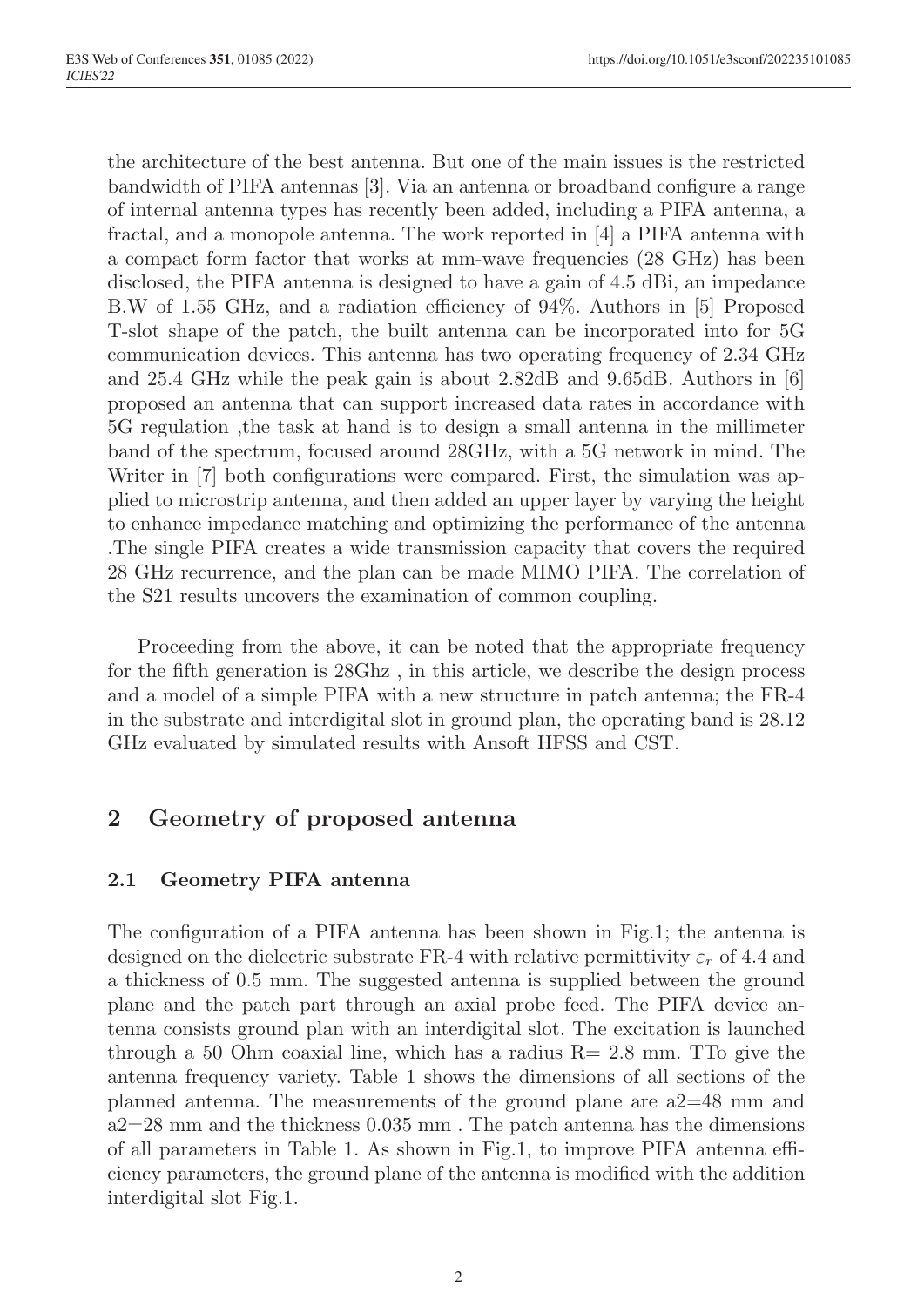

Fig. 1. Proposed antenna structure (all dimensions are in mm).

|                 | Parameters Dimensions |  |  |
|-----------------|-----------------------|--|--|
| Q1              | $2 \mathrm{mm}$       |  |  |
| $\mathfrak{D}2$ | 5mm                   |  |  |
| Q3              | $3 \text{mm}$         |  |  |
| Э4              | 2.5 <sub>mm</sub>     |  |  |
| $\Im5$          | 3.98mm                |  |  |
| Q6              | 3.98mm                |  |  |
| Q7              | 3.5 <sub>mm</sub>     |  |  |
| Q8              | 3mm                   |  |  |
| Q9              | $5 \text{mm}$         |  |  |
| $\rm Q10$       | 9.5 <sub>mm</sub>     |  |  |
| Q11             | 16.48mm               |  |  |
| $\mathrm{Q}12$  | $5.54 \text{mm}$      |  |  |
| Q13             | 12.5mm                |  |  |
| 14              | 45mm                  |  |  |

Table 1. Dimension of PIFA antenna.



Fig. 2. Simulation : (a) CST model (b) cross section of cable .

Table 2. Dimension of PIFA antenna.

| $\left  \text{Parameters} \right $ Rin |                                                  | Rout | R1 |  |
|----------------------------------------|--------------------------------------------------|------|----|--|
| <i>Nalues</i>                          | $[0.45Mmm]$ 1.745mm $[0.84mm]$ 10.5mm $[2.04mm]$ |      |    |  |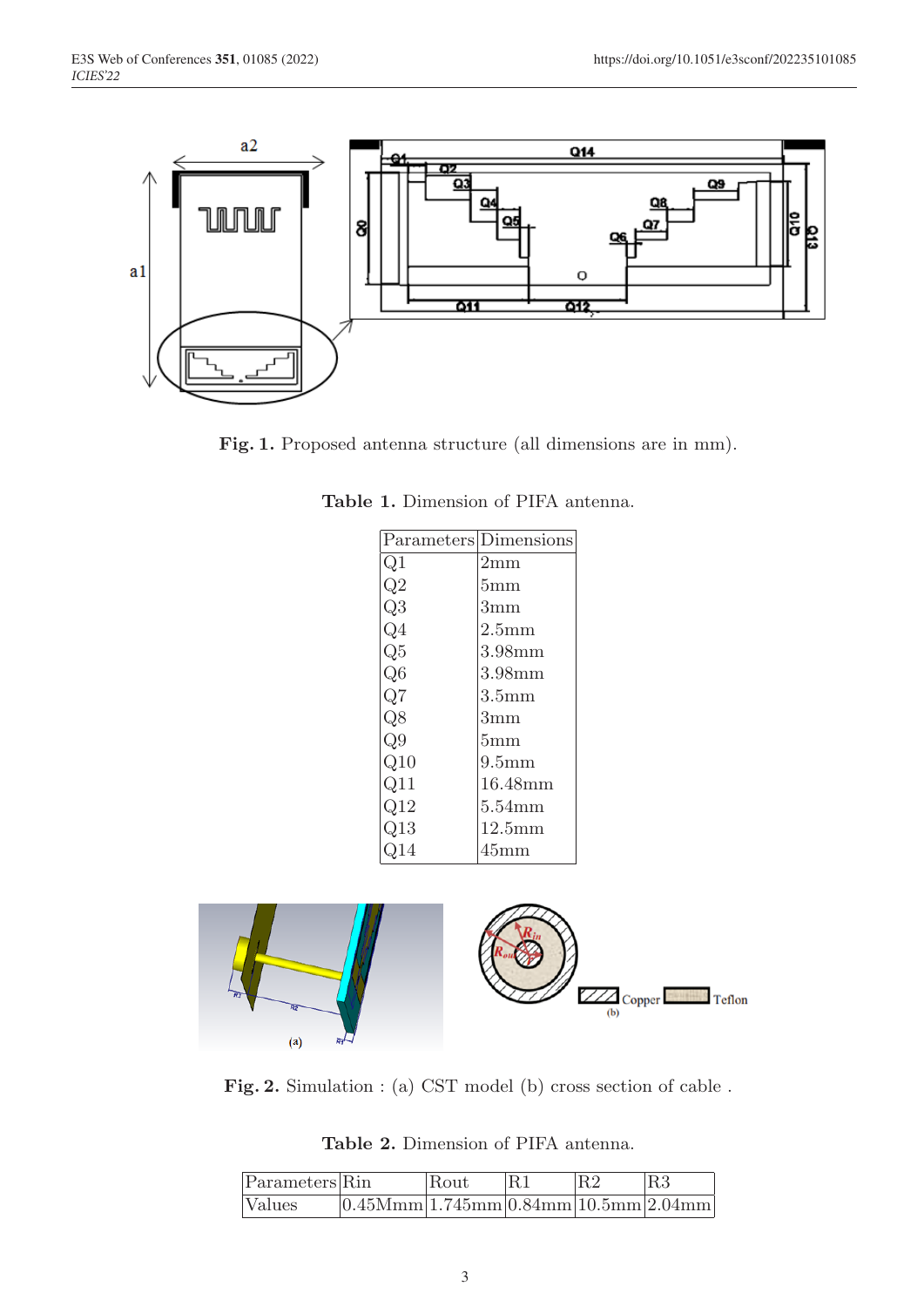#### 2.2 Simulation results in CST and HFSS

#### Return loss

The antenna is design and functionality was tested using CST Microwave Studio (CST MWS) and HFSS, a widely used full wave electromagnetic simulator. At each frequency point, the antenna was evaluated by the time domain solver.



Fig. 3. Proposed antenna structure (a)CST (b)HFSS[10][11].



Fig. 4. Comparison between S-parameters in HFSS V13 and CST V19 [12].

The simulated reflection coefficient as seen in Fig.4.That is something we can see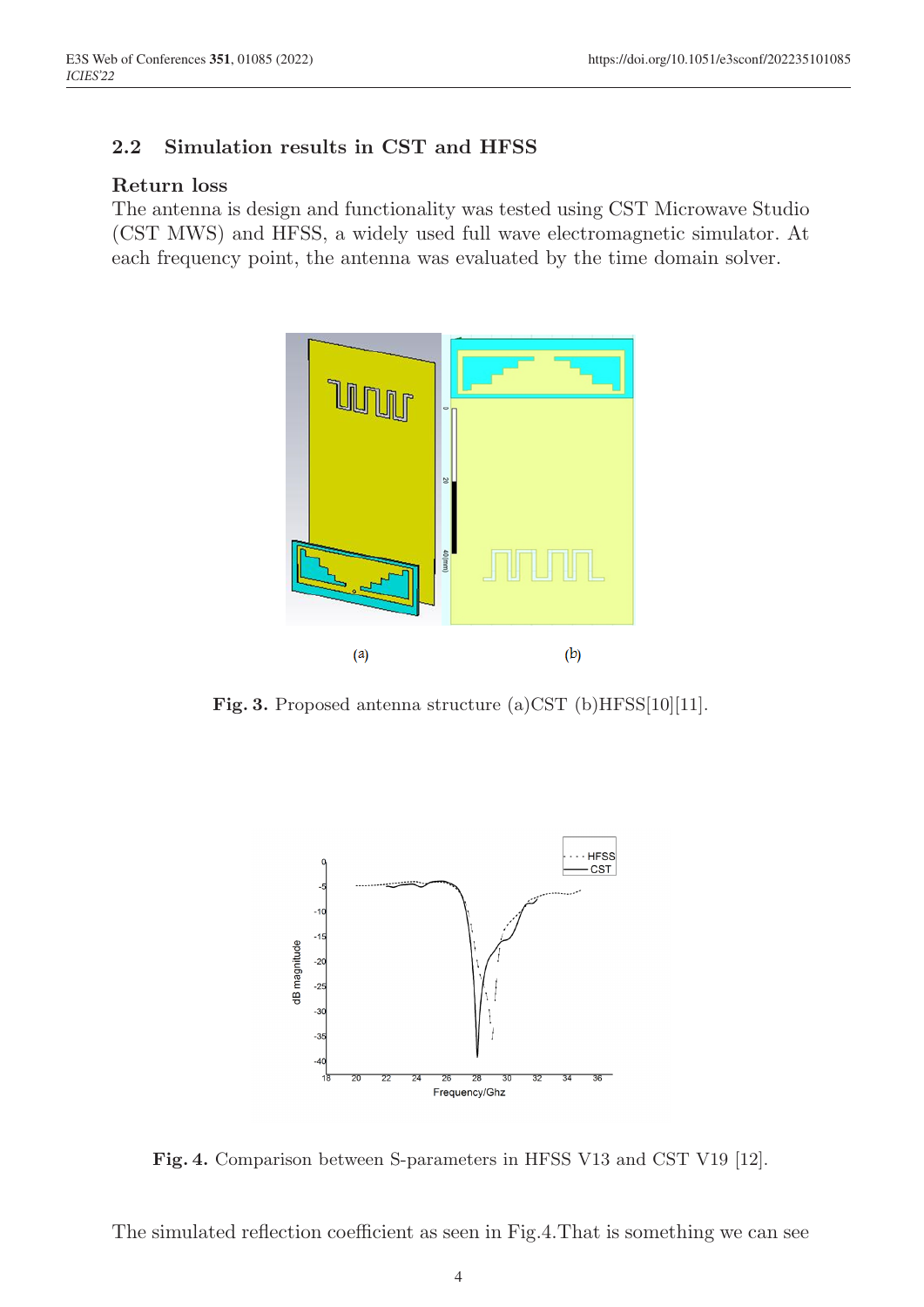the reflection coefficient is –39.051885 dB at 28.12GHz. The antenna operating bandwidths, defined by a 10 dB return loss, are 3.6795 (27.281 to 30.942 GHz) and the comparison between HFSS and CST values are similar.

#### Efficiency radiation

Radiation effectiveness is another significant boundary to depict how proficiently a receiving wire communicates and gets RF signals, which is characterized as the prportion of the all out power transmitted by a radio wire to the complete info power got from the generator.it, can be clearly in Fig.5 the efficiency close to 100% (0dB).



Fig. 5. Efficiency radiation .

#### VSWR

The reflection coefficient, which specifies the power reflected from the antenna, determines the VSWR. We see that the VSWR value varies, and that the value is definitely greater than 1, as shown in Fig.6.



Fig. 6. Voltage standing wave ratio of PIFA .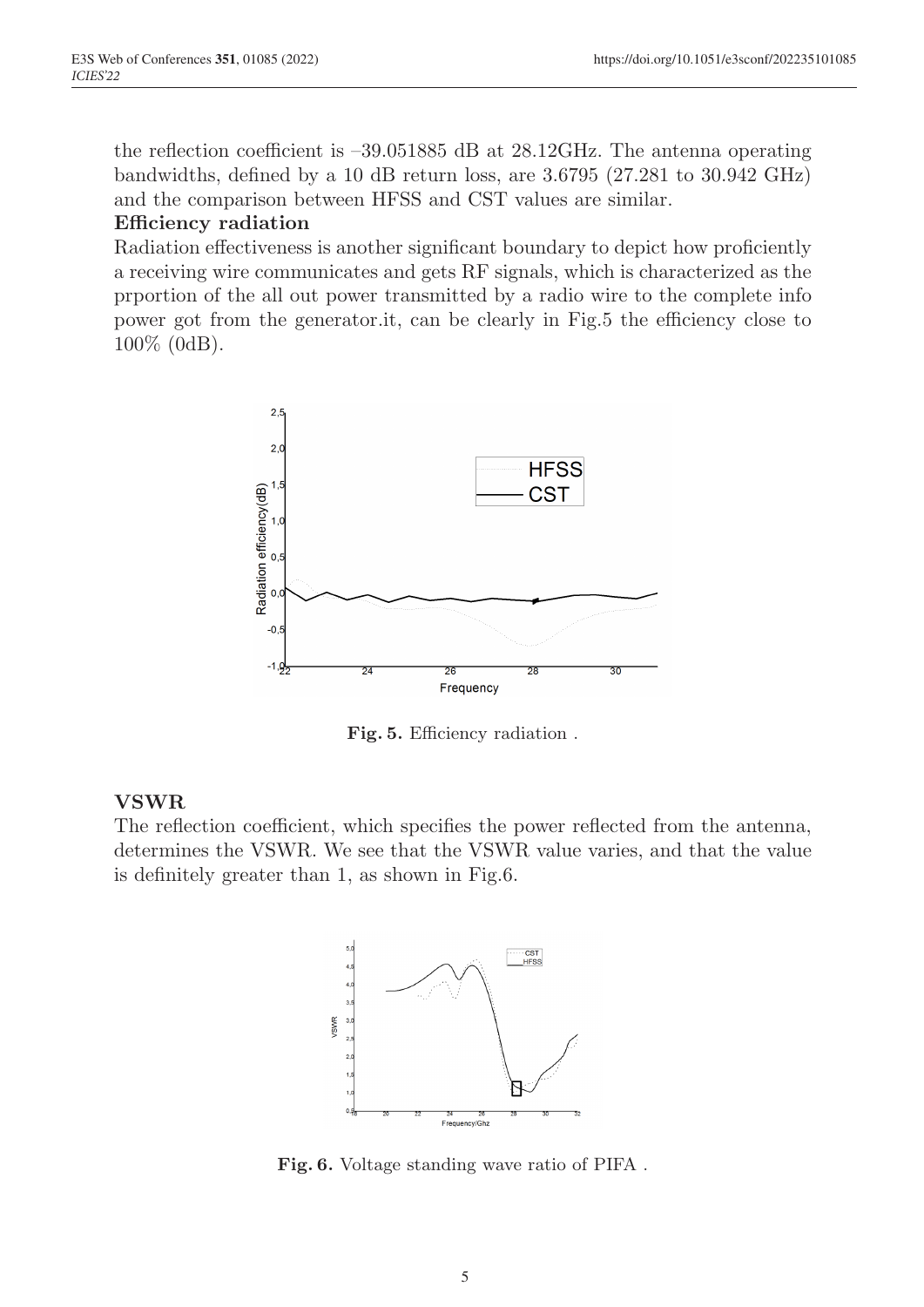#### Gain of antenna



Fig. 7. Simulated gain variation of the proposed antenna .

The antenna is maximum computed gain at 28.12GHz, is 7.85dB shown in Fig.7. Fig.8 shows the simulation far field radiation patterns for the proposed antenna in two orthogonal planes (the E and H planes) at 28,12GHz.



Fig. 8. Simulated Radiation Pattern of the PIFA antenna .

Note from the table 3 that the comparison of articles gives preference to the PIFA antenna proposed .Both the comparison return loss or bandwidth or gain or ease of creating a structure and we can change the value of resonance frequency by switch Q12 on patch antenna .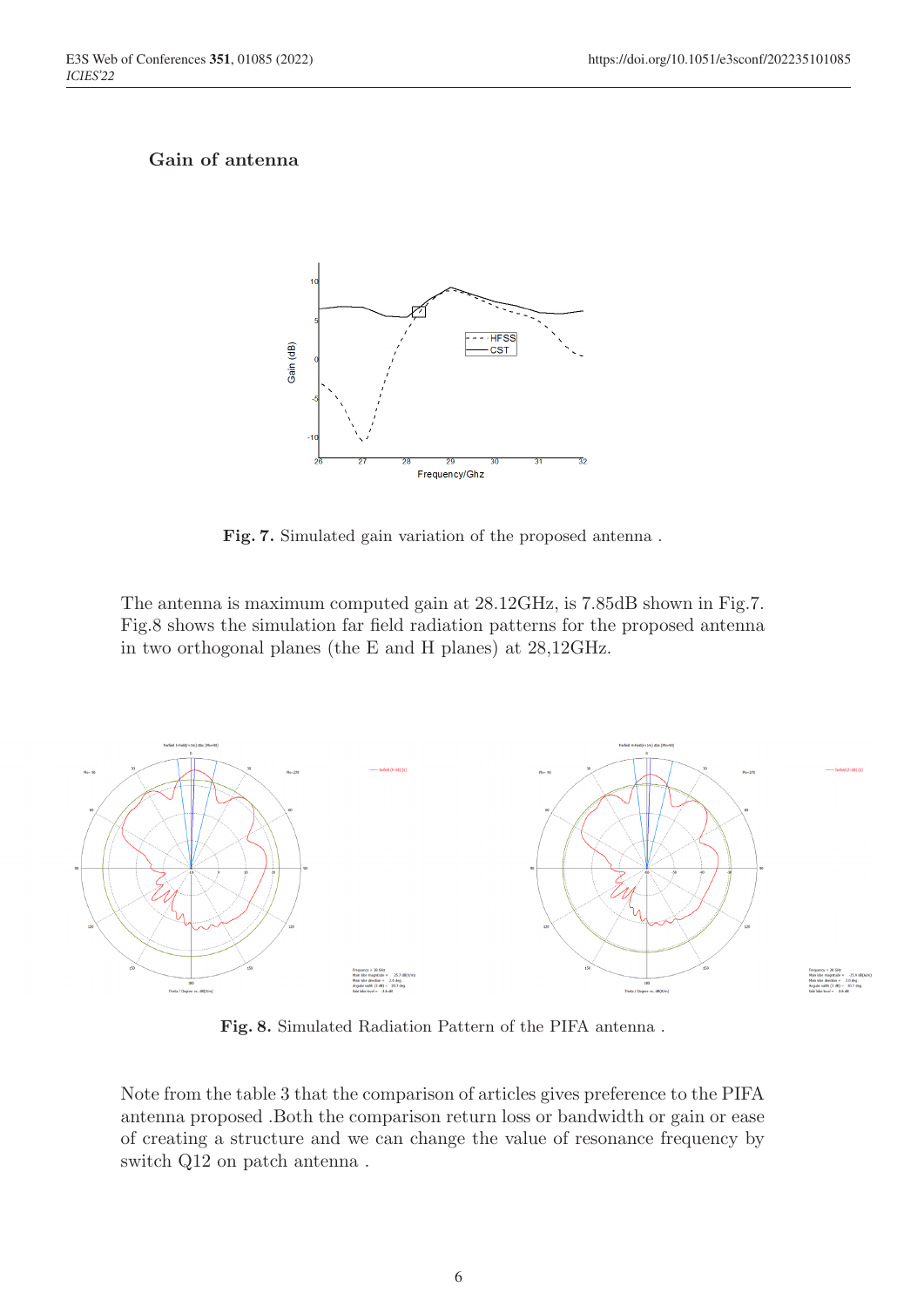| Articles                             | Bandwidth Frequency |                                                                                        | Gain               | Structure               |
|--------------------------------------|---------------------|----------------------------------------------------------------------------------------|--------------------|-------------------------|
| $\boxed{[4]}$                        |                     | $ 0.807 \text{ Ghz } 28 \text{ Ghz}, 2.5 \text{ Ghz } 13 \text{dBi }  \text{Complex }$ |                    |                         |
| $\overline{\left[ 6\right] }$        | $1.55{\rm Ghz}$     | $ 28 \text{ Ghz} $                                                                     | 4.5dBi Simple      |                         |
| $\overline{[8]}$                     | $4 \text{ Ghz}$     | $ 28 \text{ Ghz} $                                                                     | $4.05dBi$ Simple   |                         |
| $\sqrt{7}$                           | $3.38$ Ghz          | $ 28 \text{ Ghz} $                                                                     |                    | $9dBi$ $\lvert$ Complex |
| $\boxed{9}$                          | $2.08$ Ghz          | $ 30 \text{ Ghz} $                                                                     | $ 10.2dBi $ Simple |                         |
| Antenna proposed 3.6795 Ghz 28.12Ghz |                     |                                                                                        | 7.85dBiSimple      |                         |

Table 3. Comparison study with existing works.

# 3 Conclusion

This paper has provided a broad and deep look at future wireless, for single band 28 GHz, It will almost certainly be an element of 5G wireless communication. The maximum return loss -39.051885 has been achieved with a good radiation pattern at 28.12 GHz resonant frequency. The maximum Gain 7.85 dB,finaly VSWR 1.0225583 . The proposed antenna is applicable for single band applications in 5G wireless communication systems . The proposed antenna is very easy to fabricate, and is fed by a coaxial cable which makes it very attractive for current and future cellular phones applications.Frequency values can be changed from the Q12 value as well as the value of Gain and directivity. Development of mobile network technology, rapidly growth and now the world are looking towards 6th generation (6G). 6G will utilize the terahertz (THz) signal for transmission. THz signal builds transmission capacity and data rate. In addition, it will give transfer speed multiple times higher than 5G sign, i.e., mm Wave. 6G will have a data rate of 1 TBPS or more. 5G and B5G follow 2-dimensional corre-spondence structure, while the  $6G$  will follow 3-dimensional.  $6G$  will offer the 3D types of assistance with the help of edge technology [13].

# References

- 1. Y. Niu, Y. Li, D. Jin, L. Su, and A. V Vasilakos, A Survey of Millimeter Wave ( mmWave ) Communications for 5G: Opportunities and Challenges, pp. 1–17.
- 2. Nazem A., and Khalid S., Mobile Phone Antenna Design, Master Thesis, Department of Applied Signal Processing
- 3. Constantine A. Balanis, Antenna Theory Analysis and Design, Modern antenna hand book, Published by John Wiley and Sons, Inc., Hoboken, New Jersey,2016
- 4. Tomah.N, Fadhel.A,Mohammed Ali.F PIFA Antenna Design for 5G Wireless Applica-tion , published in Journal of Xi'an Shiyou University, Natural Science Edition, VOLUME 15, ISSUE 3, 2019. ISSN No: 1673-064
- 5. A3.Saad Wasmi L., Kaydar M. Q. and Bareq M. A., Design and Simulation Dual-Band PIFA Antenna for GSM Systems, 9th International Multi Conference on Systems, 2012.
- 6. W. Ahmad, A. Ali and W. T. Khan, Small form factor PIFA antenna design at 28 GHz for 5G applications,2016 IEEE International Symposium on Antennas and Propagation (APSURSI), 2016, pp. 1747-1748, doi: 10.1109/APS.2016.7696580.